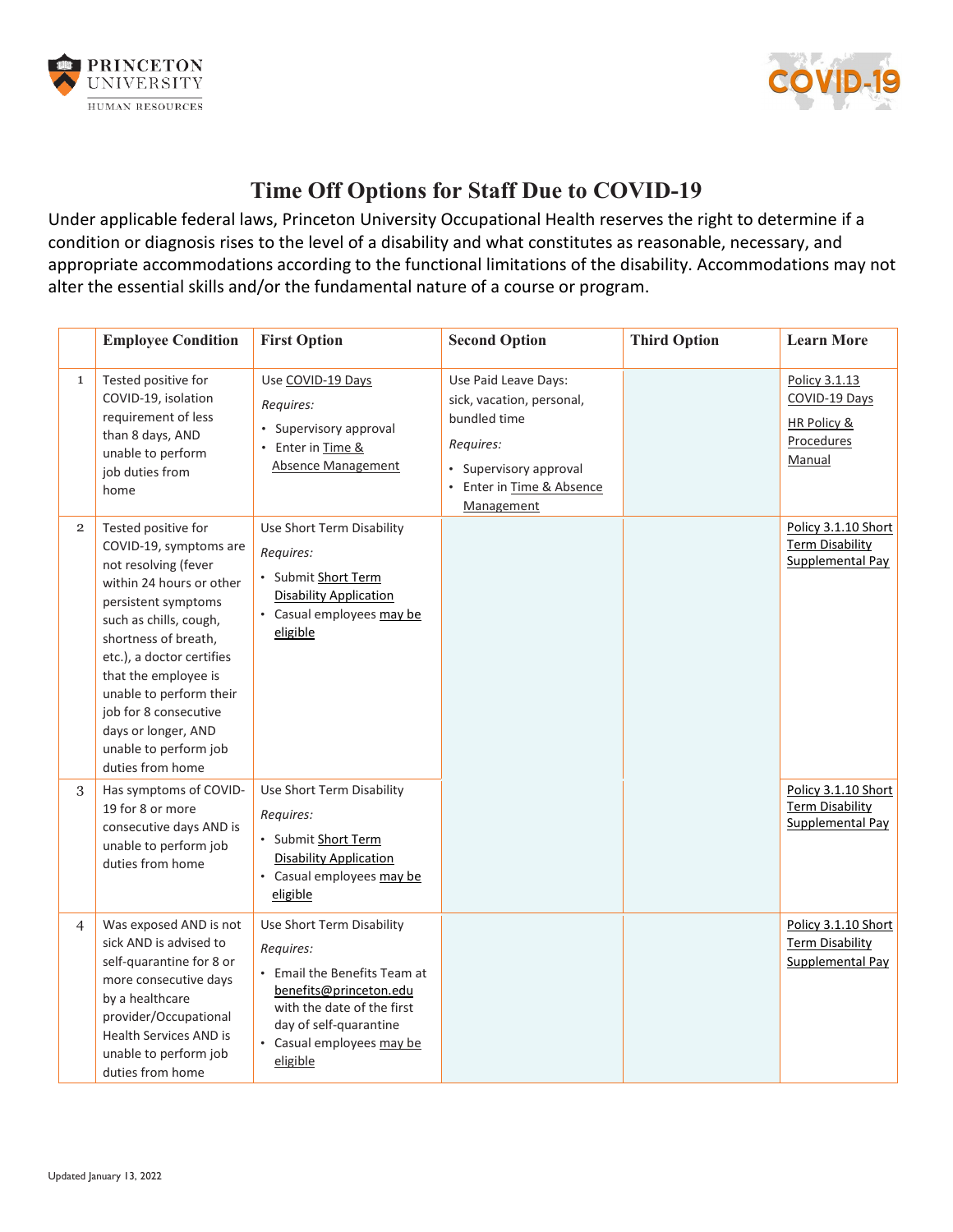|   | <b>Employee Condition</b>                                                                                                                                                                                                                          | <b>First Option</b>                                                                                                                                                                                                                                                                                                                 | <b>Second Option</b>                                                                                                                                                                                                                                                                                                                                                                           | <b>Third Option</b>                                                                                                                                                                              | <b>Learn More</b>                                                                                                                                                                                    |
|---|----------------------------------------------------------------------------------------------------------------------------------------------------------------------------------------------------------------------------------------------------|-------------------------------------------------------------------------------------------------------------------------------------------------------------------------------------------------------------------------------------------------------------------------------------------------------------------------------------|------------------------------------------------------------------------------------------------------------------------------------------------------------------------------------------------------------------------------------------------------------------------------------------------------------------------------------------------------------------------------------------------|--------------------------------------------------------------------------------------------------------------------------------------------------------------------------------------------------|------------------------------------------------------------------------------------------------------------------------------------------------------------------------------------------------------|
| 5 | Has symptoms of<br>COVID-19 for less than 8<br>consecutive days or<br>advised to self-<br>quarantine                                                                                                                                               | Use COVID-19 Days<br>Requires:<br>• Supervisory approval<br>• Enter in Time &<br><b>Absence Management</b>                                                                                                                                                                                                                          | Use Paid Leave Days:<br>sick, vacation, personal,<br>bundled time<br>Requires:<br>• Supervisory approval<br>• Enter in Time &<br><b>Absence Management</b>                                                                                                                                                                                                                                     | Use Unpaid<br>Leave of Absence<br>form/Public Health<br>Emergency<br>(reason code)                                                                                                               | Policy 3.1.13<br>COVID-19 Days<br><b>HR Policy &amp;</b><br>Procedures<br>Manual                                                                                                                     |
| 6 | Cannot work since school<br>or daycare closed                                                                                                                                                                                                      | Use COVID-19 Days<br>Requires:<br>• Supervisory approval<br>Enter in Time &<br>$\bullet$<br><b>Absence Management</b>                                                                                                                                                                                                               | Use Paid Leave Days:<br>sick, vacation, personal,<br>bundled time<br>Requires:<br>• Supervisory approval<br>• Enter in Time &<br><b>Absence Management</b>                                                                                                                                                                                                                                     | Use Unpaid<br>Leave of Absence<br>form for up to one<br>month<br>May be eligible for<br>state unemployment<br><b>henefits</b>                                                                    | Policy 3.1.13<br>$COVID-19$<br>Days<br><b>HR Policy &amp;</b><br>Procedures<br>Manual                                                                                                                |
| 7 | Is caring for a sick or<br>exposed family member                                                                                                                                                                                                   | Use COVID-19 Days<br>Requires:<br>• Supervisory approval<br>• Enter in Time &<br><b>Absence Management</b><br>Then Use Paid Family Leave<br>Policy days<br>Requires:<br>• Supervisory approval<br>• Submit Certification of<br><b>Healthcare Provider form</b>                                                                      | Use Paid Leave Days:<br>sick, vacation, personal,<br>bundled time<br>Requires:<br>• Supervisory approval<br>• Enter in Time &<br><b>Absence Management</b>                                                                                                                                                                                                                                     | <b>NJ</b><br>Use<br>Family<br>Leave Insurance<br>Requires:<br>• After paid time off is<br>exhausted or in lieu<br>of using paid time off<br>• Apply directly to<br><b>State of New</b><br>Jersey | Policy 3.1.13<br>COVID-19<br>Days<br>Policy 3.1.12<br>Paid Family Leave<br>Policy:<br>Revised and<br>Renamed from<br>Paid Parental<br>Leave<br><b>HR Policy &amp;</b><br><b>Procedures</b><br>Manual |
| 8 | Is in a high-risk group as<br>defined by the Centers<br>for Disease Control (CDC)<br>AND advised by a<br>healthcare provider to<br>self-quarantine at home<br>AND cannot work from<br>home because job duties<br>have to be performed on<br>campus | Use COVID-19 Days<br>Requires:<br>• A doctor's note that<br>confirms the individual is<br>high risk as defined by the<br>CDC but does not include<br>the actual high-risk category<br>in accordance with medical<br>confidentiality and privacy<br>laws<br>• Supervisory approval<br>• Enter in Time &<br><b>Absence Management</b> | Use Paid Leave Days:<br>sick, vacation, personal,<br>bundled time<br>Requires:<br>• A doctor's note that<br>confirms the individual is<br>high risk as defined by the<br>CDC but does not include<br>the actual high-risk<br>category in accordance<br>with medical confidentiality<br>and privacy laws<br>• Supervisory approval<br>Enter in Time &<br>$\bullet$<br><b>Absence Management</b> | See #13                                                                                                                                                                                          | Policy 3.1.13<br>COVID-19 Days<br><b>HR Policy &amp;</b><br>Procedures<br>Manual                                                                                                                     |